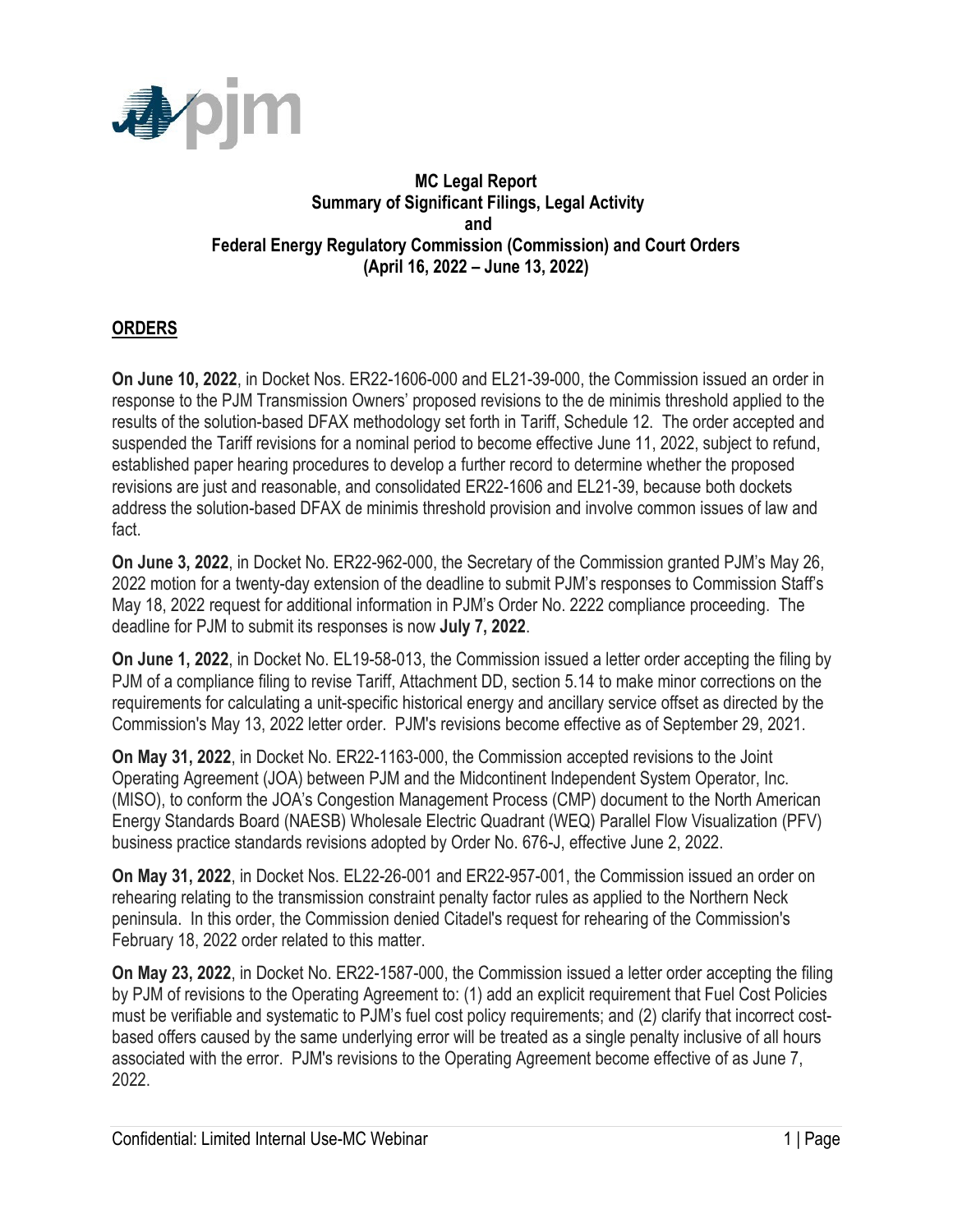

**On May 19, 2022**, in Docket No. ES22-32-000, the Commission issued an order authorizing issuances of securities and accepting the March 25, 2022 application of PJM Settlement, Inc. (PJM Settlement), which requested to continue to guarantee obligations of PJM and to provide a line of credit to PJM. The Commission's authorization is effective from May 26, 2022 through May 25, 2024.

**On May 18, 2022**, in Docket No. ER22-962-000, FERC Staff issued a Request for Additional Information regarding PJM's February 1, 2022 Order No. 2222 compliance filing relating to the participation of distributed energy resource (DER) aggregators in PJM's energy, capacity, and ancillary services markets.

**On May 13, 2022**, in Docket No. EL19-58-011, the Commission issued a letter order accepting PJM's compliance filing restoring the historical Energy and Ancillary Services (EAS) offset approach for use in PJM's capacity market. The Commission directed PJM to submit another compliance filing by May 31, 2022 with additional minor corrections.

**On May 12, 2022**, in Docket No. ER22-1397-000, the commission issued a delegated letter order accepting the proposed amendments to OATT Schedule 12-Appendix A to incorporate cost responsibility assignments for the 68 baseline transmission projects included in the update to the RTEP approved by the PJM Board of Managers on February 16, 2022. The tariff revisions are to become effective as of June 16, 2022.

**On April 26, 2022**, in Docket No. ER21-1635-004, the Commission accepted a compliance filing to revise the PJM Tariff, Schedule 6A, concerning Black Start Service, as directed by an order issued on December 16, 2022. The amendment removed from the definition of the Capital Recovery Factor (CRF) references to an assumed unit type, unit size, and level of capital investment, effective June 6, 2021.

**On April 19, 2022**, in Docket No. ER22-1081-000, the Commission accepted PJM's February 18, 2022, membership filing to revise the PJM Operating Agreement, Schedule 12, and the RAA, Schedule 17, to: (i) add new members, (ii) remove withdrawn members, (iii) reflect the signatories to the RAA, and (iv) reflect members' whose corporate names changed during the third and fourth quarter of 2021. The revisions are effective as of December 30, 2021.

## **FILINGS**

**On June 13, 2022**, in Docket No. ER22-1200-001, PJM submitted a response to Commission staff's May 13, 2022 deficiency notice that was issued in response to PJM's March 4, 2022 filing to revise the PJM Tariff and Operating Agreement to implement intelligent reserve deployment. PJM requests Commission action by August 12, 2022 and for the tariff revisions to become effective as of September 1, 2022.

**On June 9, 2022**, at the request of House Science Committee Staff, PJM filed a letter for consideration by the House Science Committee Subcommittee on the Environment at its upcoming June 14 hearing on research priorities for the National Oceanic and Atmospheric Administration (NOAA).

**On June 6, 2022**, in AD21-15-000, PJM submitted comments pursuant the noticed issued on May 23, 2022 inviting comments on agenda topics for the fourth public meeting of the Joint Federal-State Task Force on Electric Transmission.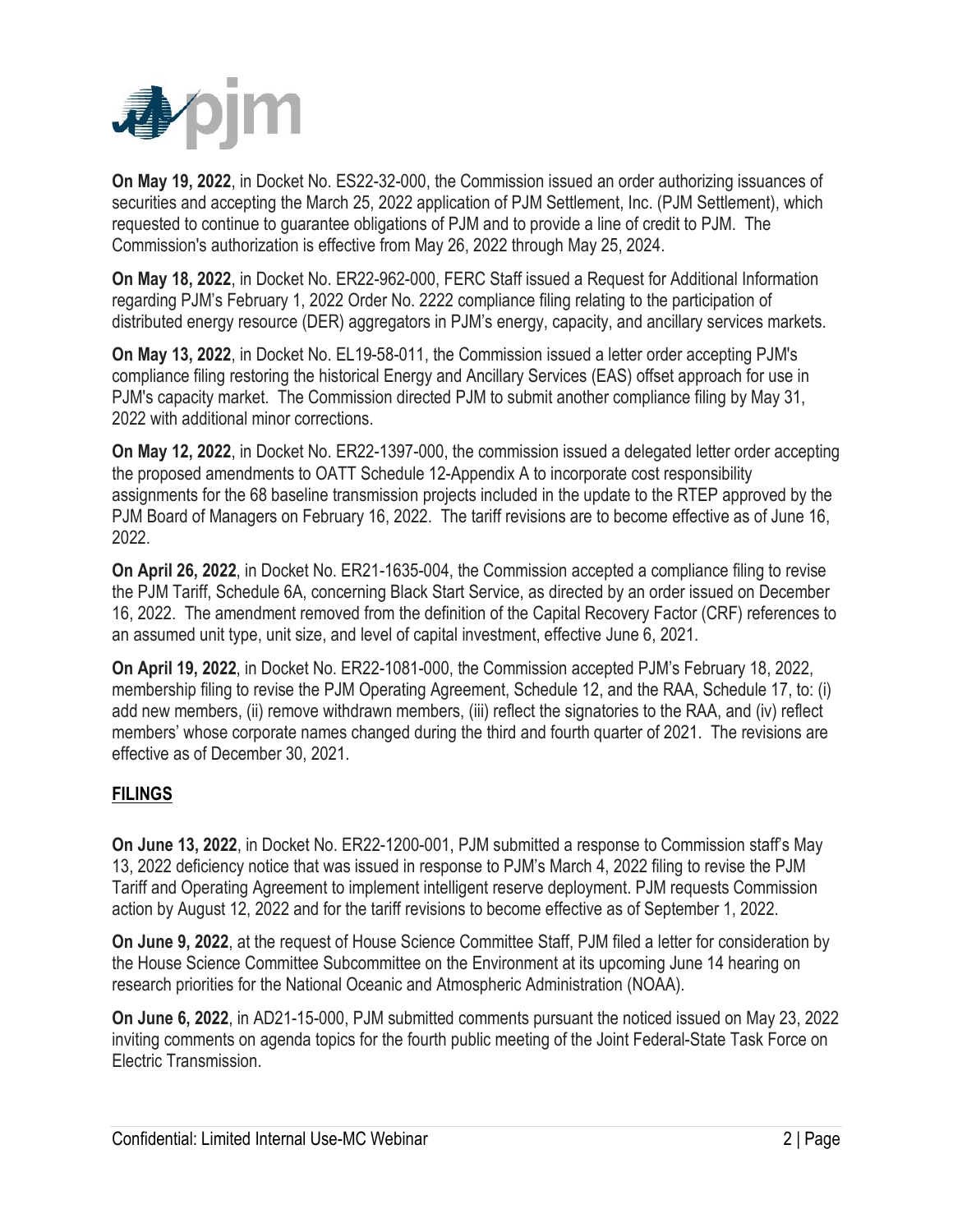

**On June 3, 2022**, in Docket No. ER22-2029-000, PJM filed proposed Tariff changes to revise the calculation of the FTR Credit Requirement. The proposed changes more accurately reflect in collateral requirements the risk that an FTR portfolio could suffer market losses, and thus will better protect PJM Members from potential losses resulting from default. PJM requested an effective date of August 3, 2022, for the proposed Tariff changes.

**On June 3, 2022**, in Docket No. ER22-2026-000, PJM submitted proposed revisions to the PJM Operating Agreement, Schedule 12, and the RAA, Schedule 17, to (i) add the new members, (ii) remove withdrawn members, (iii) reflect the signatories to the RAA, and (iv) reflect members' whose corporate names changed during the 1st quarter of 2022. PJM requested the revisions be effective as of March 31, 2022.

**On June 1, 2022**, in AD21-15-000, PJM submitted comments pursuant the notice issued on May 11, 2022 inviting comments on issues raised at the May 6, 2022 third public meeting of the Joint Federal-State Task Force on Electric Transmission.

**On May 31, 2022**, in Docket No. EL22-32-000, PJM filed a motion to hold in abeyance the Federal Power Act (FPA) section 206 proceeding concerning PJM's FTR Credit Requirement. PJM requested that the proceeding be held in abeyance, because PJM is submitting under FPA section 205, on or about June 3, 2022, proposed revisions to the FTR Credit Requirement, and is further working with stakeholders to determine how best to apply PJM's existing Tariff tools to protect against participant-related risks or whether further Tariff changes may be needed. During the pendency of the requested abeyance, PJM will provide updates on the status of the stakeholder process every sixty days.

**On May 26, 2022**, in Docket No. ER22-962-000, PJM filed a motion for a twenty-day extension of the deadline to submit its responses to Commission Staff's May 18, 2022 request for additional information in PJM's Order No. 2222 compliance proceeding. PJM requested an extension of the original June 17, 2022 response deadline, to July 7, 2022.

**On May 26, 2022**, in Docket No. ER22-2524-004, PJM filed an additional errata (Errata #2) to their May 19 errata filing amending PJM's March 31, 2022 compliance filing (Compliance Filing) to comply with the Commission's March 7, 2022 Order (March 7 Order) on Compliance and Request for Waivers. The Compliance Filing was made by PJM to comply with the Commission's final rule, Order No. 676-I directing PJM to incorporate by reference NAESB Standards v. 003.2. In the May 19 Errata Filing, PJM amended a citation in Tariff, section 4.2 to the order granting the waiver requests to the Order No. 676-I. This Errata #2 Filing corrects the amended citation to the March 7 Order. In accordance with the March 7 Order, PJM requests a May 1, 2022, effective date for the Tariff revision proposed in the Compliance Filing as amended by this Errata #2 Filing.

**On May 25, 2022**, in Docket Nos. PL18-1-001 and PL21-3-001, PJM and the Midcontinent Independent System Operator, Inc. (MISO) filed limited reply comments relating to the Commission's Updated Draft Policy Statement and Draft GHG Policy Statement (collectively, the Draft Policy Statements) on natural gas infrastructure.

**On May 20, 2022**, in Docket No. EL19-58-013, PJM submitted a compliance filing to revise Tariff, Attachment DD, section 5.14 to make minor corrections on the requirements for calculating a unit-specific historical energy and ancillary service offset as directed by the Commission's May 13, 2022 letter order.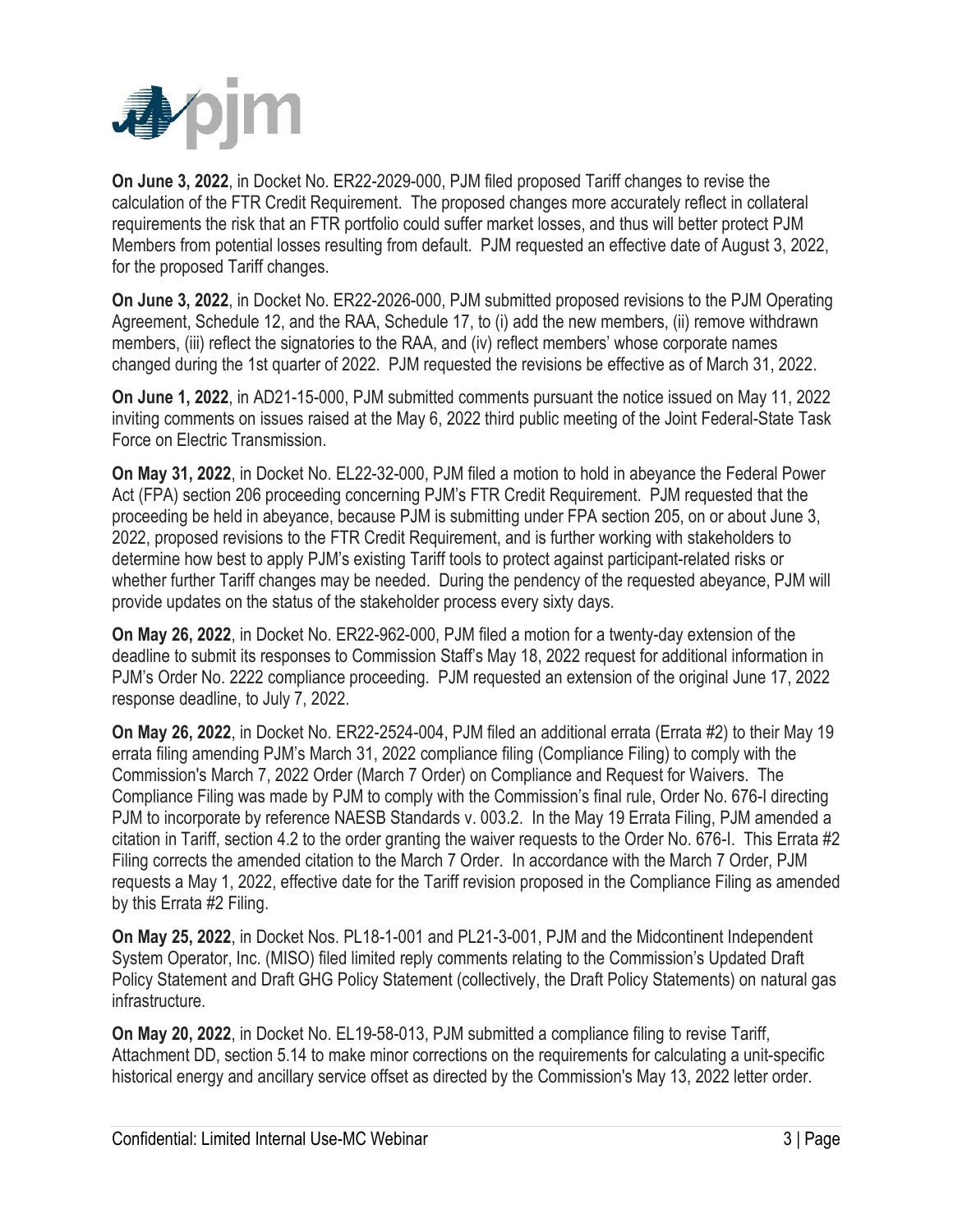

PJM requested the revisions to be effective September 29, 2021, as directed in the letter order, and requested a shortened comment period of five days.

**On May 19, 2022**, in Docket No. ER22-2524-003, PJM filed an errata to their March 31, 2022 compliance filing (Compliance Filing) to comply with the Commission's March 7, 2022 Order on Compliance and Request for Waivers. The Compliance Filing was made by PJM to comply with the Commission's final rule, Order No.676-I directing PJM to incorporate by reference NAESB Standards v. 003.2. Specifically, PJM amends a citation in Tariff, section 4.2 to Order No. 676-I.

**On May 18, 2022**, in Docket Nos. ER22-957-000 and EL22-26-000 (not consolidated), PJM submitted an informational update to provide the Commission with the most updated congestion pattern information on the Northern Neck Peninsula and to provide an update on the ongoing work with stakeholders that may potentially further reform the existing application of the Transmission Constraint Penalty Factor.

**On May 13, 2022**, in Docket No. ER22-1420-002, PJM submitted an amendment to provide clarification and correct minor clerical errors that were included in its March 22, 2022 filing of revisions to the Tariff and Operating Agreement to clarify rules for participation of PJM's Hybrid Resources in Docket Nos. ER22- 1420-000 and ER22-1420-001. PJM requested a shortened comment period of five days. Also, PJM requested that the Commission grant an effective date for this amendment filing of July 13, 2022.

**On May 10, 2022**, in Docket No. RM21-17-000, the ISO/RTO Council and several trade associations submitted a motion for extension of time to submit comments in the Notice of Proposed Rulemaking (NOPR) proceeding related to "Building for the Future Through Electric Regional Transmission Planning and Cost Allocation and Generator Interconnection." The motion requests that that the Commission grant a brief fifteen (15) day extension of the period for initial comments and a seven (7) day extension of the period for reply comments, such that initial comments would be due no later than August 2, 2022 and reply comments no later than September 8, 2022.

**On May 9, 2022**, in Docket No. AD22-5-000, PJM filed comments in response to the Commission's Notice of Inquiry regarding the implementation of dynamic line ratings (DLR). PJM's comments express support for DLR use in targeted, cost beneficial circumstances. The comments note that DLR can yield benefits in near real-time system optimization by addressing a limited set of operational constraints on actual limiting equipment, principally thermal conductor limits. The comments also note that DLR deployment can inform economic/market efficiency regional planning under certain conditions. The comments caution against suggesting DLR can or should be used as a substitute for (or to delay) addressing identified reliability criteria violations.

**On May 6, 2022**, in Docket No. ER22-1539-000, PJM submitted limited comments in response to NRG Power Marketing LLC's (NRG-PML) proposed Reliability Must-Run (RMR) rate schedule for Indian River Unit 4, which was submitted on April 1, 2022.

**On April 29, 2022**, in Docket No. AD22-4-000, PJM filed a Statement in the Joint Technical Conference to Discuss Improving Winter Readiness of Generating Units.

**On April 29, 2022**, in Docket No. EL22-22-000, PJM submitted a motion for leave to answer and answer (Answer) in response to the comments filed by Monitoring Analytics, LLC, acting in its capacity as the Independent Market Monitor for PJM (Market Monitor). In the Answer, PJM explains that the Market Monitor and PJM are aligned with respect to providing additional flexibility to the Tariff deadlines for